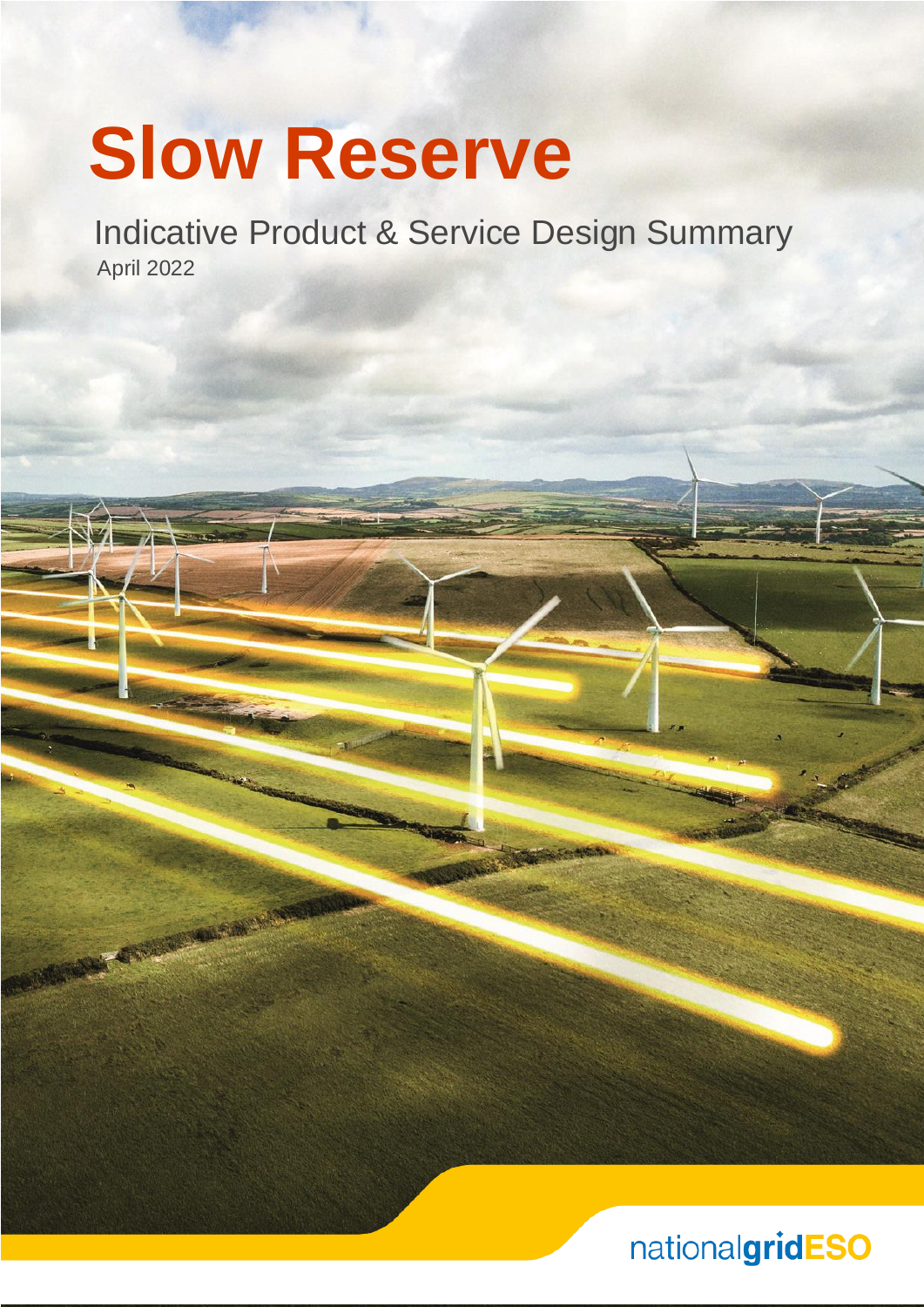# <span id="page-1-0"></span>**Contents**

| 1.  | Introduction 3 |    |
|-----|----------------|----|
| 2.  |                |    |
| 3.  |                |    |
| 4.  |                |    |
|     |                |    |
| 5.  |                |    |
| 6.  |                |    |
| 7.  |                |    |
| 8.  |                |    |
| 9.  |                |    |
|     |                |    |
| 10. |                |    |
| 11. |                |    |
| 12. | Payment        | 11 |
| 13. |                |    |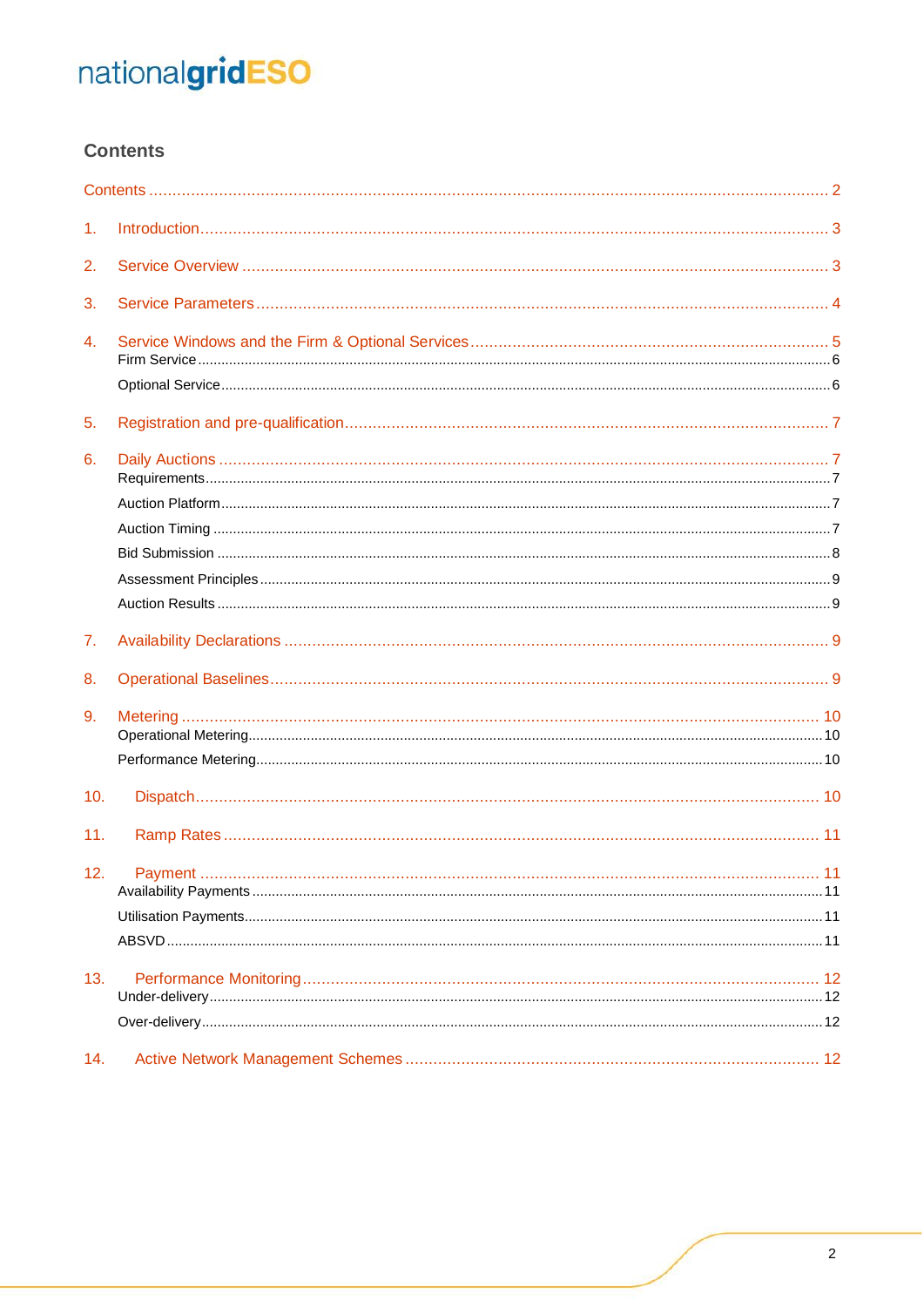### <span id="page-2-0"></span>**1. Introduction**

The Reserve Reform project is developing a suite of new products to ensure safe and secure operation of the network in a zero-carbon world. Our aim is to introduce standardised products which are transparent, fair and competitive for all technology types, ultimately promoting market depth and reducing costs to the end consumer.

This document seeks views on key elements of product and service design for the first two new products: Negative Slow Reserve (NSR) and Positive Slow Reserve (PSR). In parallel, we are working on the design for other Reserve products and will publish a similar summary of proposed service design as soon as possible to seek feedback from industry in the same way that we are for Slow Reserve.

Through this latest engagement, we want to showcase our thinking behind the Slow Reserve products and seek input on some elements still being defined.

We will be engaging with industry participants via a series of events where we will discuss our proposals in more detail. Any feedback will improve the design of our new products prior to launch.

All documentation on the Reserve Reform project can be found on the Future of Balancing Services webpage [https://www.nationalgrideso.com/research-publications/future-balancing-services.](https://www.nationalgrideso.com/research-publications/future-balancing-services)

- ➢ [Reserve Reform Project Delivery Update –](https://www.nationalgrideso.com/document/244316/download) February 2022
- ➢ [Response & Reserve Webinar –](https://www.nationalgrideso.com/document/219461/download) November 2021
- ➢ [Reserve Reform Product & Service Design –](https://www.nationalgrideso.com/document/208951/download) September 2021

**We encourage you to use the attached [Slow Reserve Feedback Proforma](https://www.nationalgrideso.com/document/248901/download) to provide any written feedback. Please attach the proforma and any questions to:**

**Email: [box.futureofbalancingservices@nationalgrideso.com](mailto:box.futureofbalancingservices@nationalgrideso.com)**

### <span id="page-2-1"></span>**2. Service Overview**

Negative Slow Reserve (NSR) and Positive Slow Reserve (PSR) form part of a suite of new Reserve products which NGESO are developing to maintain the safe and secure operation of the network. Reserve is needed for frequency management when there is an imbalance between supply of energy and demand for energy. When instantaneous supply is not enough to meet the demand, the frequency falls; where supply outstrips demand, the frequency rises. Additional generation or demand is needed to re-establish this balance. Initially, this is provided by frequency response which initiates automatically according to system frequency. More information can be found on our new Response services Dynamic Containment, Dynamic Moderation and Dynamic Regulation on the ESO website. Reserve is then instructed to replace the energy delivered by frequency response in accordance with system requirements.

Both Slow Reserve (SR) services will be procured via a day-ahead auction to secure firm capacity (for the next Operational Day), termed the 'Firm Service', and within-day via the 'Optional Service' helping to mitigate the largest demand and generation losses on the network.

For Negative Slow Reserve, units are instructed to increase demand or decrease generation in full within 15 minutes. The inverse is true for Positive Slow Reserve. Slow Reserve is open to any technology with the ability to provide a net change in demand/generation of at least 1.0 MW.

Providers will be able to bid in their assets during one or more Service Windows via our dedicated auction platform. If successful in the daily auctions (for one or more Service Window) providers will be awarded a Firm Service contract for each separate Service Window (for the next Operational Day) and will be paid Availability Payments over the duration of each contracted Service Window, plus a Utilisation Payment if dispatched. Providers that have not secured a Firm Service contract can still offer their asset availability to NGESO on the Operational Day via the Optional Services and will be paid for Utilisation only.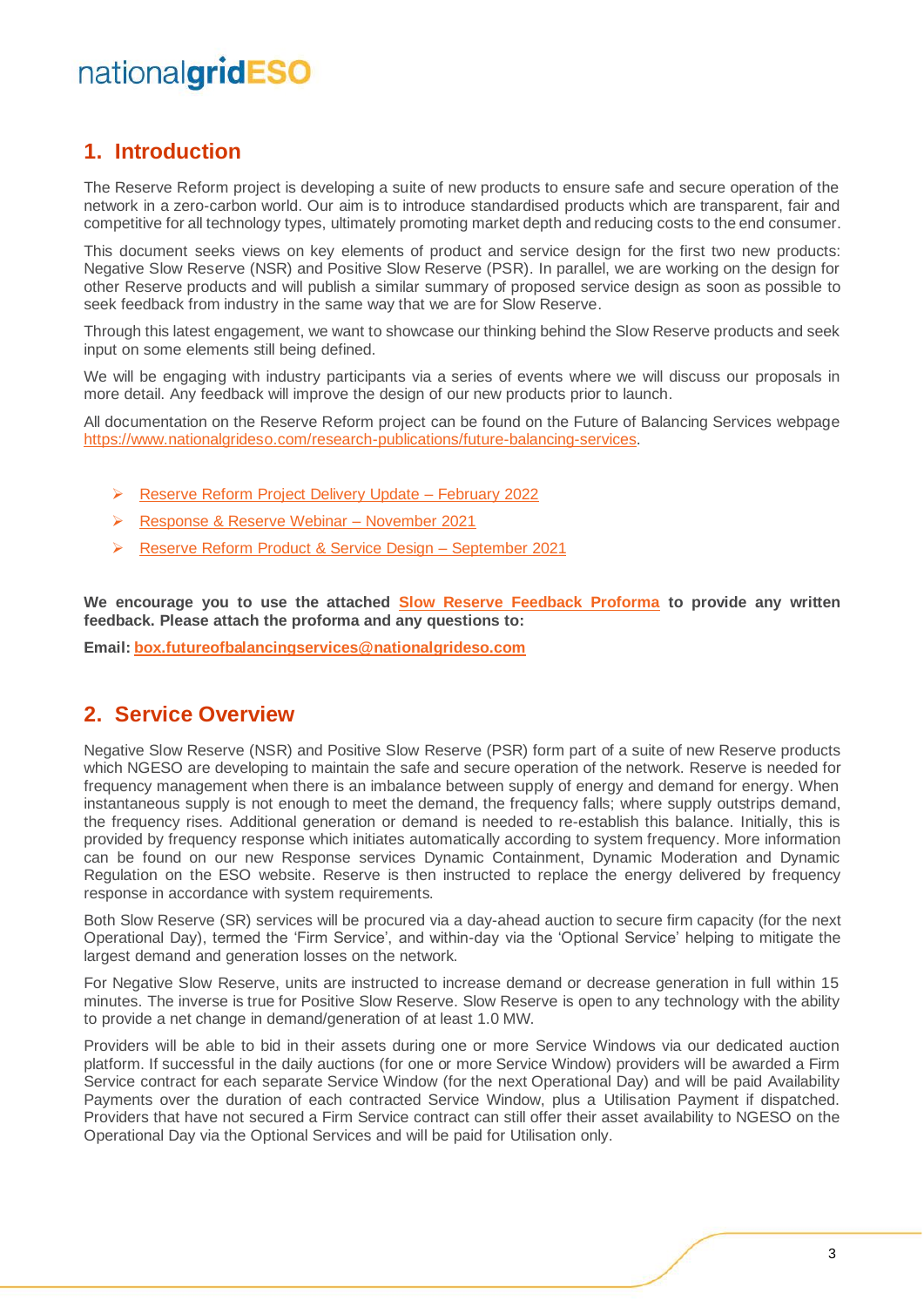

Figure 1: an indication of the Slow Reserve product durations and response times. Quick Reserve is still to be defined.

### <span id="page-3-0"></span>**3. Service Parameters**

Both Balancing Mechanism (BM) and non-BM participants with a connection to either the electricity transmission or distribution network will be eligible to provide Slow Reserve.

The contractual requirements for the SR services will be described more fully in the Service Terms, but the key elements are:

- Minimum 1.0MW capacity of generation reduction/increase or demand reduction/increase from any technology (which can be a single asset or an aggregated unit comprising more than one constituent asset)
- Slow Reserve Units must be able to:
	- o Reach full activation (contracted MW) within 15 minutes of instruction (within specified ramp rates).
	- o Be capable of sustaining full activation for a minimum of 120 minutes.
	- o Specify a Maximum Recovery Period of no greater than 30 minutes to return to availability before NGESO can send another dispatch instruction.
- Units can be aggregated at GSP Group level to meet the 1.0MW minimum participation threshold
- Contracts will be awarded upon acceptance of bids (Firm Service) in whole MWs (minimum 1MW) submitted into the daily auction.
- Providers contracted for the Firm Service will receive an availability payment (£/MW/hour) and a utilisation payment (£/MWh) when dispatched.
- Non-BM participants will be instructed through our Ancillary Service Dispatch Platform (ASDP) /Platform for Ancillary Services (PAS) dispatch system in line with our current reserve products. BM participants will be dispatched via Bid Offer Acceptances (BOAs) through existing BM systems.
- Maximum allowed ramp-up rate for product delivery to be set at 100% of the contracted capacity per minute. For instantaneous ramping (for units that cannot ramp-up linearly), the unit cannot deliver more than 50% (or 1/2) of the contracted capacity in any 30 seconds periods of the delivery.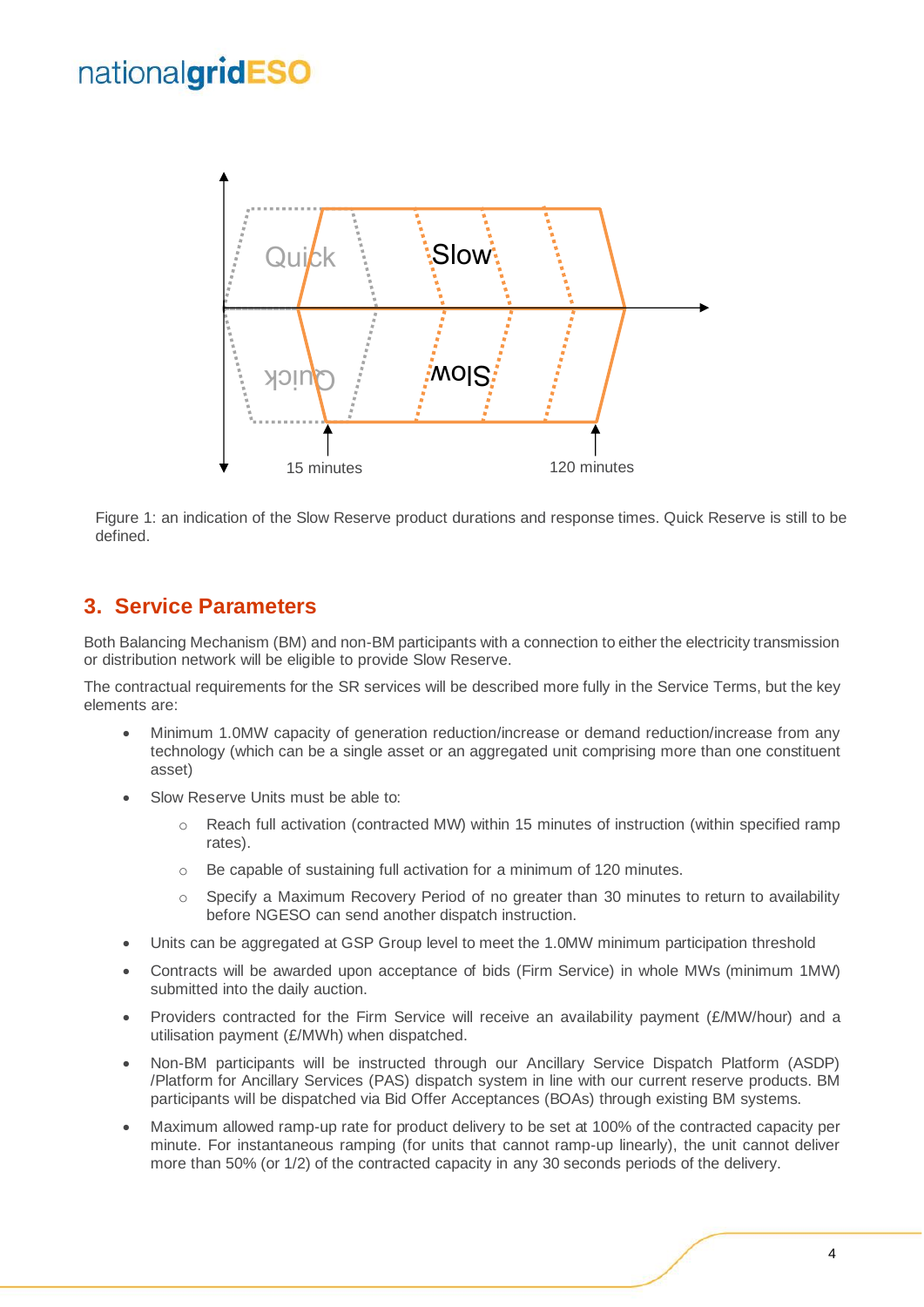- Stacking with other ancillary services is not permitted under the Firm Service for the initial launch but will be kept under review.
- Providers will be required to submit 1Hz metering data for operational and performance purposes.
- Both BM and non-BM providers will have their energy position corrected through the ABSVD process.

### <span id="page-4-0"></span>**4. Service Windows and the Firm & Optional Services**

The Slow Reserve Operational Day will run from 23:00 – 23:00 to align with other ESO balancing services and will be broken down into a series of Service Windows. All Service Windows will be available to pre-qualified Slow Reserve Service Providers to submit bids for the Firm Service at day-ahead or the Optional Service withinday. Unlike the discrete Firm and Optional windows as currently in place for STOR, the new Reserve products will not differentiate each Service Window by service type so each time period will contain both the Firm and Optional services.

The number of Service windows in each Service Day and our requirements for the Firm Service will be published on our website ahead of the first auction opening. Window length, start and end times, plus firm procurement requirements will vary depending on system conditions and will be communicated to industry with notice via a Market Information Report. As the requirement for Slow Reserve may vary across different seasons, there may be periods during the day where NGESO has no requirement for the Firm Service. These periods will remain available for the Optional Service.

Daily procurement will be managed for each Service Window separately (no linked bids) and providers can bid in for any number of separate Service Windows. Some examples of service windows for illustrative purposes only.

#### **Scenario A – 24-hour firm requirement**

An example scenario where NGESO communicate a 24-hour firm requirement in 9 discrete service windows across an operational day. Service providers will be able to bid into an auction at day-ahead to secure contracts for the Firm Service or submit utilisation prices within-day for dispatch for the Optional Service.

| <b>Window No.</b>          | <b>Window 1</b> | <b>Window 2</b> | Window 3 | Window 4 | Window 5 | Window 6 | Window <sub>7</sub> | Window 8 | Window 9 |
|----------------------------|-----------------|-----------------|----------|----------|----------|----------|---------------------|----------|----------|
| <b>Start Time</b>          | 23:00           | 07:00           | 09:00    | 11:00    | 13:00    | 15:00    | 17:00               | 19:00    | 21:00    |
| <b>End Time</b>            | 06:59           | 08:59           | 10:59    | 12:59    | 14:59    | 16:59    | 18:59               | 20:59    | 22:59    |
| <b>Firm</b><br>Requirement |                 |                 |          |          |          |          |                     |          |          |
| Optional<br><b>Service</b> |                 |                 |          |          |          |          |                     |          |          |

#### **Scenario B – 10-hour firm requirement**

An example scenario where NGESO communicate a 10-hour firm requirement in 9 discrete service windows across an operational day. Service providers will be able to bid into an auction at day-ahead to secure contracts for the Firm Service or submit utilisation prices within-day for dispatch for the Optional Service. Note, in windows where NGESO have no firm requirement, providers are still able to declare available and submit bids for the Optional Service.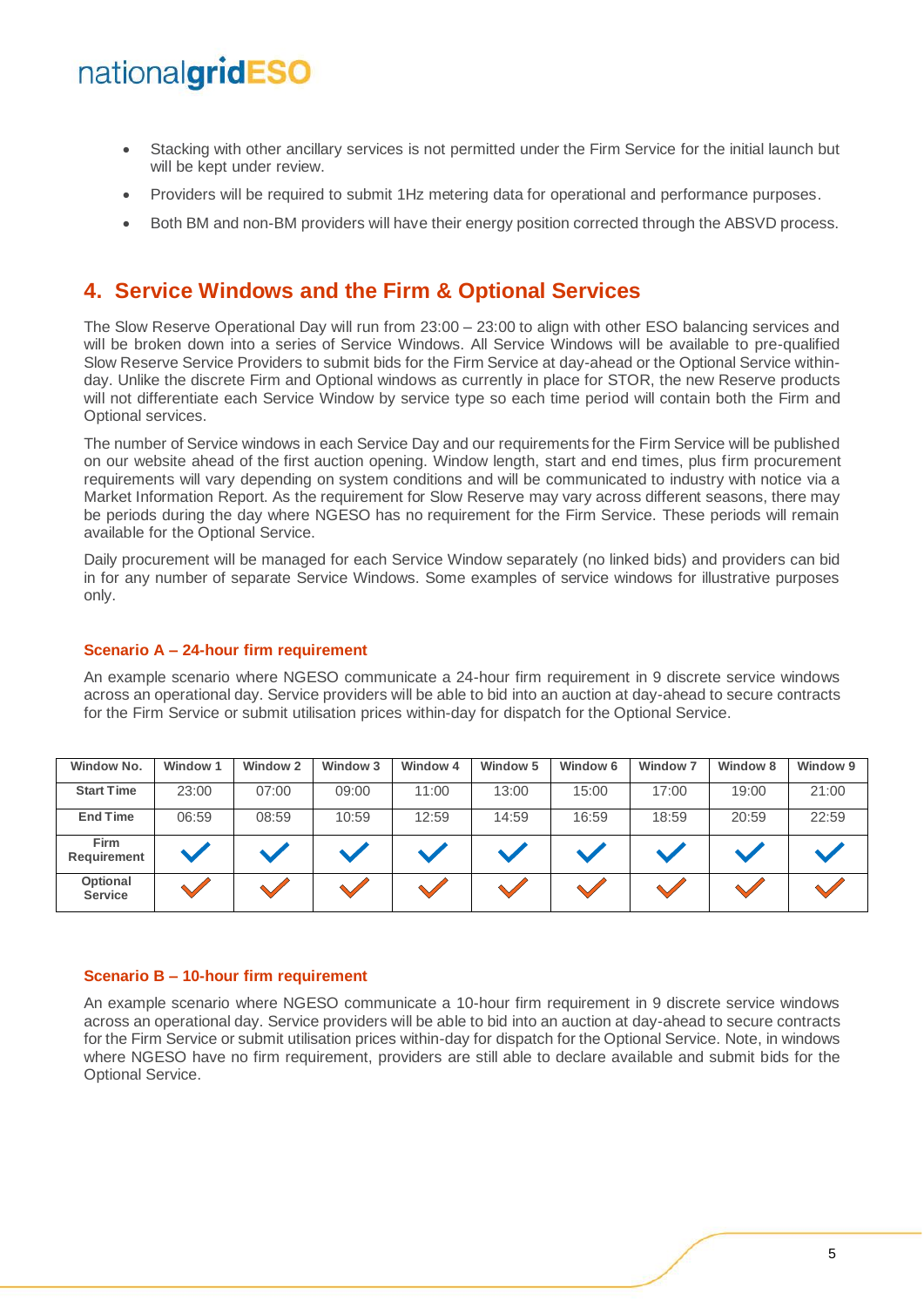| <b>Window No.</b>          | Window 1 | Window 2 | Window 3 | <b>Window 4</b> | Window 5 | Window 6 | <b>Window 7</b> | Window 8 | Window 9 |
|----------------------------|----------|----------|----------|-----------------|----------|----------|-----------------|----------|----------|
| <b>Start Time</b>          | 23:00    | 07:00    | 09:00    | 11:00           | 13:00    | 15:00    | 17:00           | 19:00    | 21:00    |
| <b>End Time</b>            | 06:59    | 08:59    | 10:59    | 12:59           | 14:59    | 16:59    | 18:59           | 20:59    | 22:59    |
| Firm<br>Requirement        |          |          |          |                 |          |          |                 |          |          |
| Optional<br><b>Service</b> |          |          |          |                 |          |          |                 |          |          |

#### **Scenario C – 12-hour firm requirement**

An example scenario where NGESO communicate a 12-hour firm requirement in 12 discrete service windows across an operational day. Service providers will be able to bid into an auction at day-ahead to secure contracts for the Firm Service or submit utilisation prices within-day for dispatch for the Optional Service. Note, in windows where NGESO have no firm requirement, providers are still able to declare available and submit bids for the Optional Service.

| <b>Window No.</b>                 | <b>Window 1</b> | <b>Window 2</b> | Window 3 | <b>Window 4</b> | Window 5         | Window 6  |
|-----------------------------------|-----------------|-----------------|----------|-----------------|------------------|-----------|
| <b>Start Time</b>                 | 23:00           | 01:00           | 03:00    | 05:00           | 07:00            | 09:00     |
| <b>End Time</b>                   | 00:59           | 02:59           | 04:59    | 06:59           | 08:59            | 10:59     |
| <b>Firm</b><br><b>Requirement</b> |                 |                 |          |                 |                  |           |
| Optional<br><b>Service</b>        |                 |                 |          |                 |                  |           |
|                                   |                 |                 |          |                 |                  |           |
| Window No.                        | <b>Window 7</b> | <b>Window 8</b> | Window 9 | Window 10       | <b>Window 11</b> | Window 12 |
| <b>Start Time</b>                 | 11:00           | 13:00           | 15:00    | 17:00           | 19:00            | 21:00     |
| <b>End Time</b>                   | 12:59           | 14:59           | 16:59    | 18:59           | 20:59            | 22:59     |
| <b>Firm</b><br>Requirement        |                 |                 |          |                 |                  |           |

#### <span id="page-5-0"></span>Firm Service

Where there is a firm requirement in a Service Window, this will be defined by NGESO and published on the NGESO website. Where a service provider is contracted for a Service Window at day-ahead, this will be known as the Firm Service. Service Providers will be able to bid in their assets to the day-ahead auction for one or more Service Windows in an operational day and if successful, will be awarded a Firm Service contract for each discrete Service Window. This commits the asset to be available for the full duration of the contracted Service Window and Service Providers will be paid Availability Payments (pay-as-clear) over the duration of each contracted Service Window, and a Utilisation Payment (pay-as-bid) if dispatched.

### <span id="page-5-1"></span>Optional Service

Where NGESO do not specify a firm requirement for a Service Window at day-ahead or the service provider has been unsuccessful in their bids at day-ahead, non-BM providers will be able to submit utilisation-only bids for the Optional Service within-day. If Service Providers are dispatched under the Optional Service, they will receive a Utilisation Payment (pay-as-bid) only.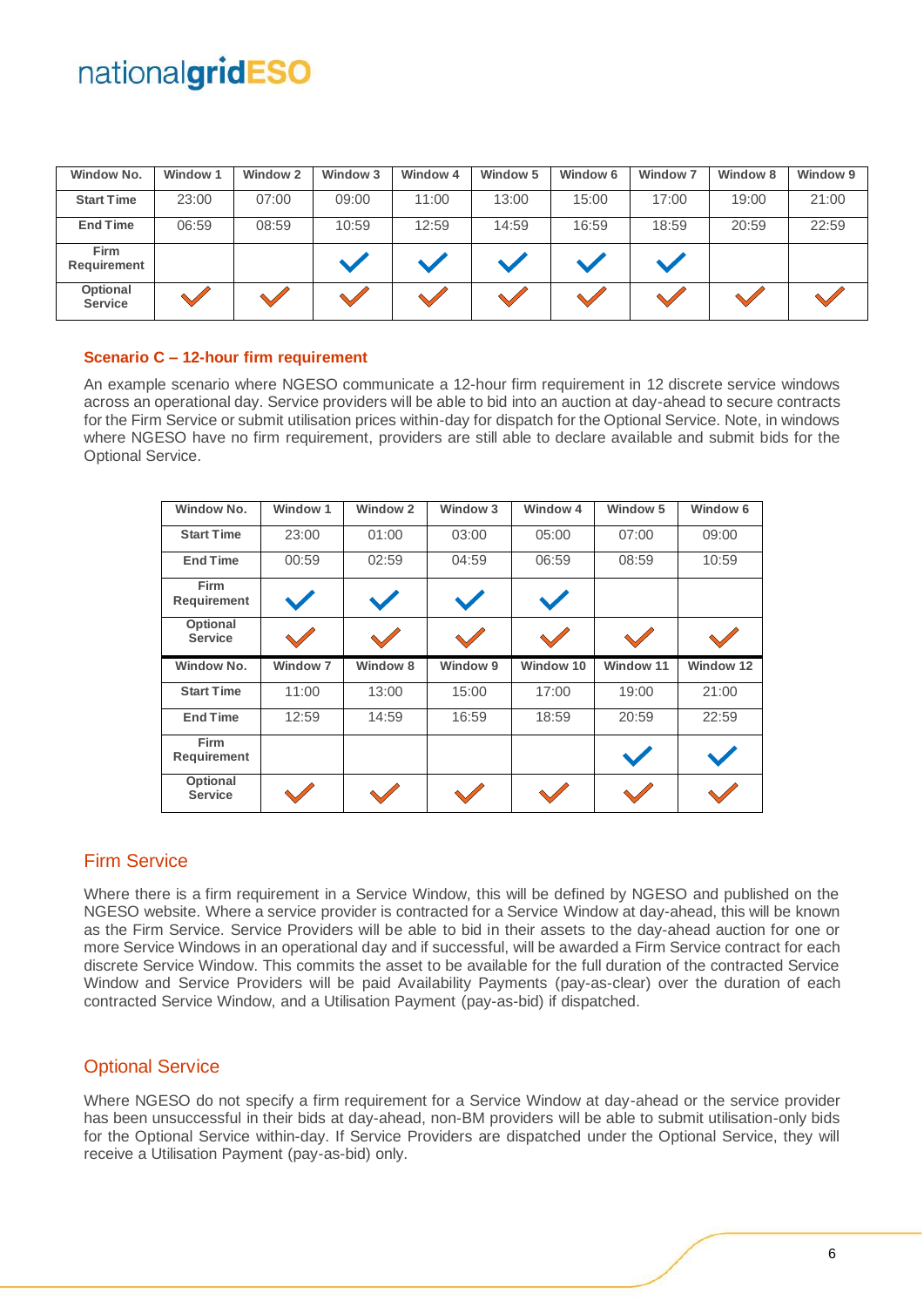BM providers should continue to offer reserve to NGESO via the Balancing Mechanism and will be dispatched via Bid Offer Acceptances (BOAs).

# <span id="page-6-0"></span>**5. Registration and pre-qualification**

In line with the implementation of our recent dynamic response products, registration and pre-qualification for the new Slow Reserve services will be completed via NGESO's Single Market Platform (SMP), following these simple steps:

- Step 1 participant requests registration as a Registered Service Provider (and associated user IDs)
- Step 2 NGESO validates registration and issues user IDs (e*ntity is now a Registered Service Provider)*
- Step 3 participant accedes to relevant contract documentation to facilitate Slow Reserve participation
- Step 4 participant submits one or more assets for pre-qualification as an Eligible Unit
- Step 5 NGESO undertakes any necessary validation
- Step 6 participant allocates Eligible Assets to Slow Reserve Unit(s)
- Step 7 Non-BM providers will be required to establish and complete the 'end to end' testing of the required web-based solution for communications with ESO via the Platform for Ancillary Services (PAS). Please refer to [PAS specifications](https://www.nationalgrideso.com/document/177061/download) on our website for more information or contact the team [box.support.pas@nationalgrid.com](mailto:box.support.pas@nationalgrid.com)

For the avoidance of doubt, BM Units follow the existing BM processes (no service-specific requirements)

• Step 8 – NGESO confirms completion of prequalification process and participants are assigned a login to the dedicated auction platform and can participate in Slow Reserve daily auctions

# <span id="page-6-1"></span>**6. Daily Auctions**

#### <span id="page-6-2"></span>**Requirements**

The daily requirement for Positive and Negative Slow Reserve varies depending on the time of year. To reflect this, NGESO will publish separate Market Information Reports on our website which will set out the volume of each Slow Reserve product we will look to procure (Firm Service) each day.

### <span id="page-6-3"></span>Auction Platform

Slow Reserve auctions will be held on our new auction platform currently under development as part of the Enduring Auction Capability (EAC) project. We have assessed the impact of using an existing platform to deliver the day-ahead auction and concluded that the regret spend for developing such functionality on a legacy system is not in the best interests of consumers. We are currently providing requirements to the EAC project, which includes key auction design parameters such as: pay-as-clear methodology, overholding / underholding and curtailable bidding.

### <span id="page-6-4"></span>Auction Timing

We are currently assessing options for procuring the Firm Service at day-ahead. Our favoured proposal would be to hold two Slow Reserve auctions for each operational day – one in the morning to secure our base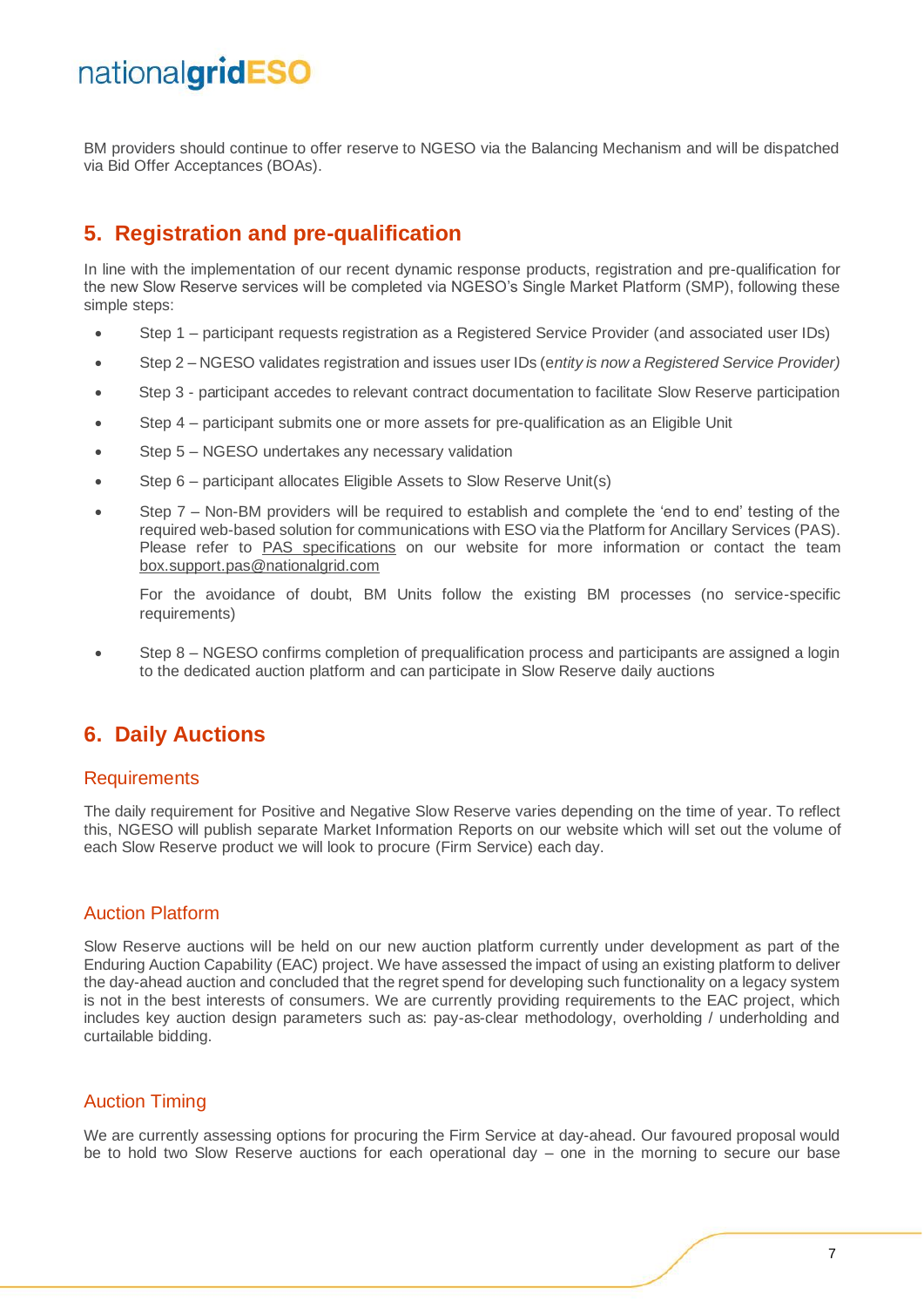requirement, another in the afternoon to fulfil any additional requirements once interconnector and trading positions are better-informed for the relevant operational day.

This solution would allow NGESO to secure the base requirement, which is not dependent on the position of the interconnectors, at the beginning of the day. Also, early knowledge of the auction outcome gives providers the chance to participate in alternative markets. As the second auction is closer to delivery, it enables participants to bid in the auction with a clearer view of their firm capacity available and allows full utilisation of their asset flexibility.





### <span id="page-7-0"></span>Bid Submission

A Registered Service Provider can only participate in the daily auctions once they have completed prequalification. NGESO will grant access to the Auction Platform and provide log-in details for the Registered Provider or their nominated Agent.

The Registered Service Provider will then be able to offer its Unit(s) for the Slow Reserve Firm Service by submitting the required bid parameters to NGESO using the Auction Platform.

The auctions for each Service Day will open in advance – timings to be confirmed. Providers will be able to bid the same unit into both auctions (e.g., 10:00 and 15:00) for the same Service Day. If successful in the first auction, NGESO will automatically remove the relevant unit from the latter auction. If unsuccessful in the first auction, providers reserve the right to withdraw / amend bids for the afternoon auction.

Bids can be submitted, replaced, or withdrawn right up to auction closing time and shall reflect and be consistent with the Unit registration details (notably the maximum registered capacity).

Each Slow Reserve Bid will only include the availability price (£/MW/h), the volume (MW) (being a minimum of 1 MW and a maximum (MW) not exceeding the pre-qualified asset MW), confirmation if the bid is curtailable (the minimum capacity they are willing to accept) and any other additional parameter(s) as may be specified in the relevant Auction Rules.

To reiterate, each Unit can bid for one or more, or all of the Service Windows within an Operational Day. Multiple Bids will not be accepted in respect of any unit for the same Service Window. Linked bids are not permitted.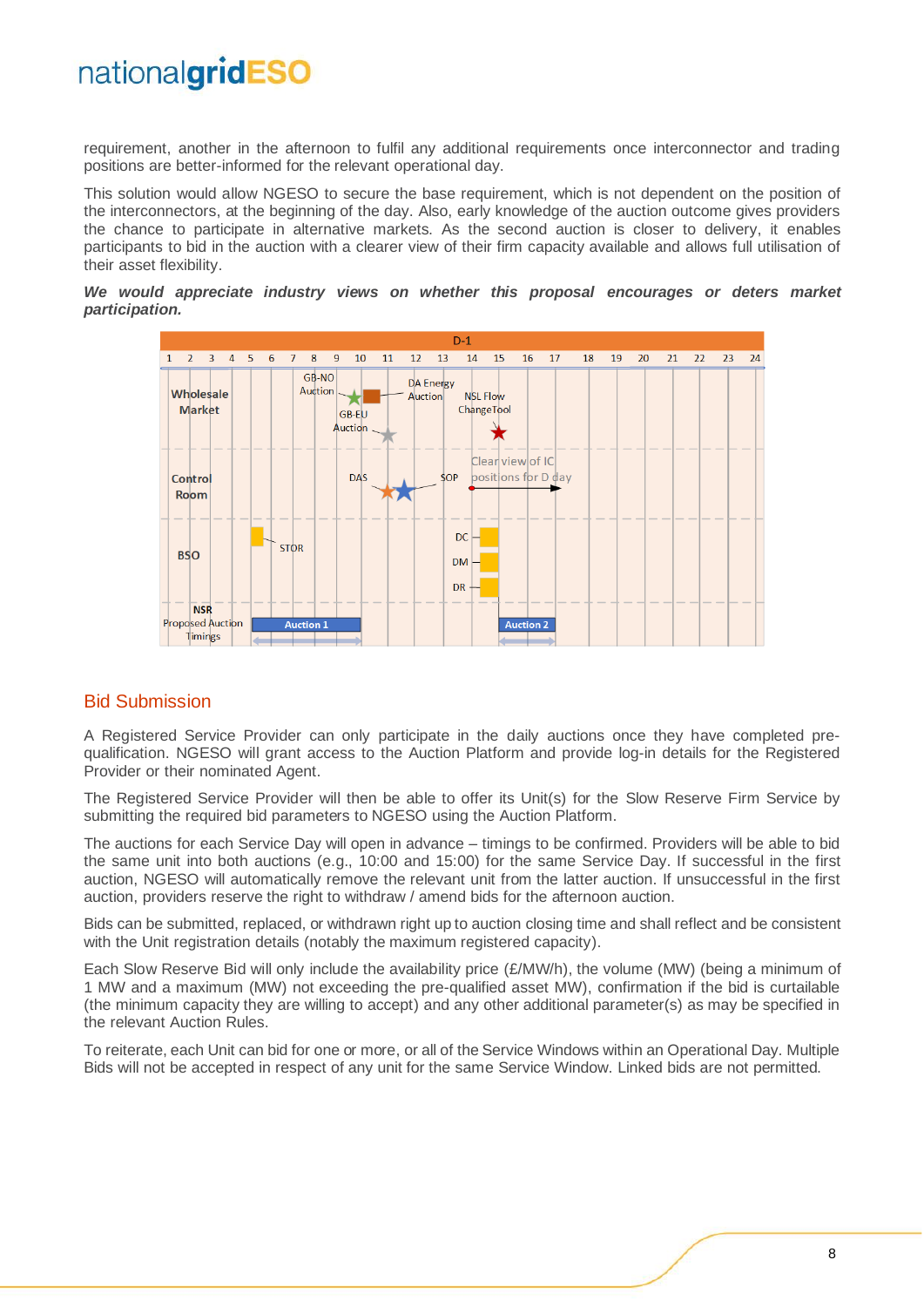#### <span id="page-8-0"></span>Assessment Principles

All Bids will be assessed in accordance with the published Assessment Principles which will closely mirror the existing [STOR Assessment Principles,](https://www.nationalgrideso.com/document/222391/download) incorporating a buy curve (generated for each auction) setting the ESO willingness to pay based on the alternative cost.

All bids with be ranked in price ascending order against the buy curve to identify the marginal bid, considering curtailability and under or over holding criteria in order to arrive at the lowest overall cost for securing the required volume.

For more information on curtailability and overholding, please refer to the **STOR** Assessment Principles.

### <span id="page-8-1"></span>Auction Results

Auction results will be published after each auction on the ESO Data Portal. Exact timings will be confirmed and communicated in line with our auction platform development.

### <span id="page-8-2"></span>**7. Availability Declarations**

Once a contract has been awarded for the Firm Service, or the Service Provider wishes to declare themselves available for the Optional Service, they will be required to submit an availability declaration for the relevant unit.

For Non-BM providers these (re)declarations will be submitted into the normal PAS/ASDP route and must be submitted no later than ninety (90) minutes prior to each Slow Reserve Service Window.

Availability declarations must be submitted in accordance with the Service Terms and include;

- confirmation of MW available,
- a utilisation price (£/MWh)

For BM Service Providers, declarations must be made by way of Grid Code BM Unit Data submissions via EDL/EDT (or wider access equivalent), by no later than Gate Closure.

Declarations can be submitted ahead of time (either before, during or after auction/contract award) provided that the MW value in a Service Provider's contract (Firm Service) and availability declaration match. Where no (re)declaration has been submitted by the deadline, or the declared available MW value does not match the contracted MW, the unit will be assumed to be unavailable.

Unavailability for commercial or non-technical reasons is not permitted for the Firm Service.

### <span id="page-8-3"></span>**8. Operational Baselines**

An operational baseline is required from all Service Providers during all Service Windows when declared available for either the Firm or Optional Service. This provides operational visibility to NGESO and a datum against which to monitor performance post-event.

For initial launch, providers will be expected to provide a nomination baseline, equivalent to the Physical Notification in the BM. This is a forward-looking view of asset output and is locked in for the forthcoming two settlements at Gate Closure.

#### **We are working with industry to explore alternative baselining methodologies which should remove barriers to entry for non-dedicated assets and technology types which are not suited to the PN approach.**

Where the unit is BM participating, the Service Provider shall confirm to NGESO its Operational Baseline during Service Windows by submission of a Physical Notification in accordance with the Grid Code. The processes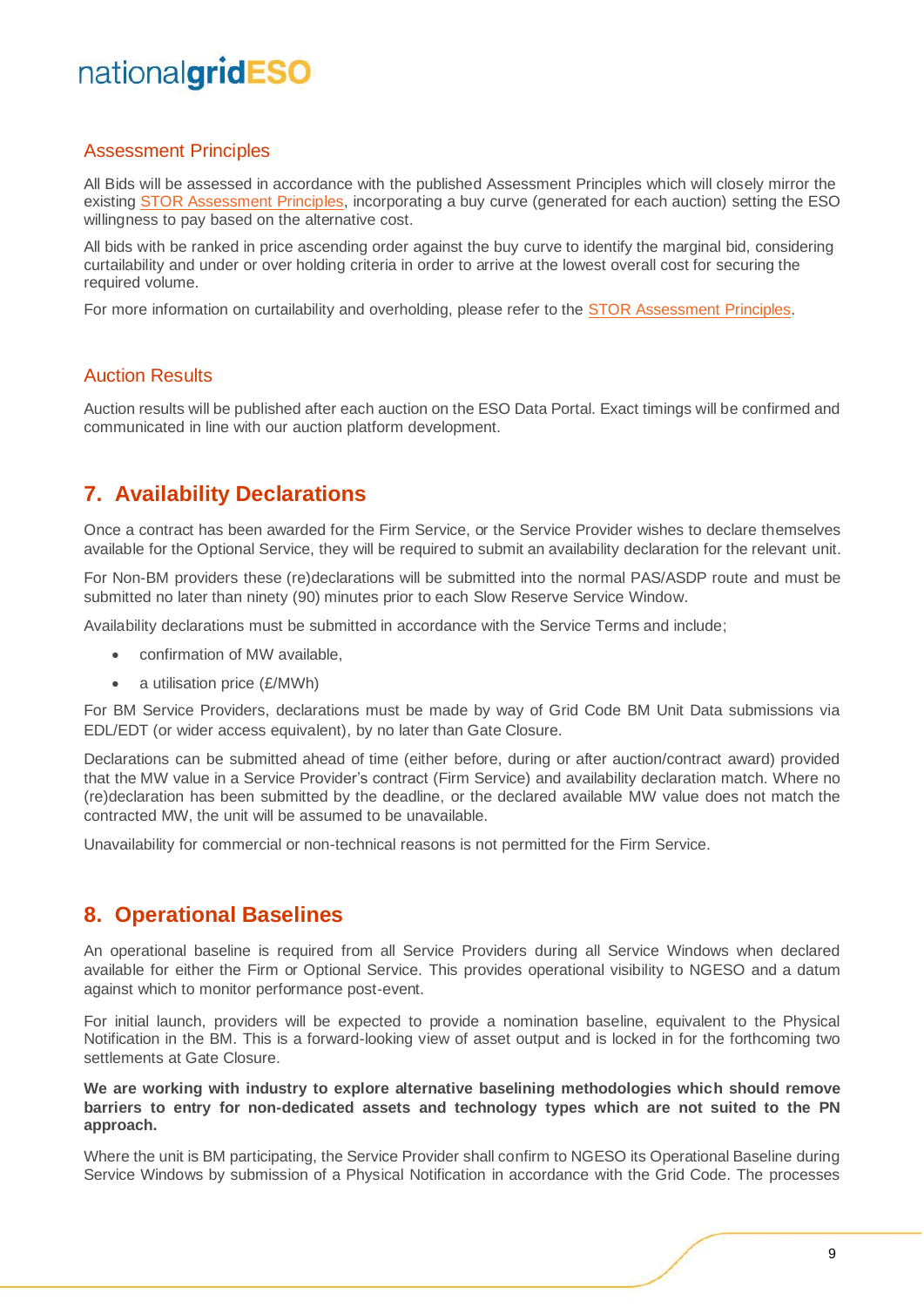and timings associated with PN submissions can be found in the Grid Code at Balancing Code No. 1 (BC1) pre Gate Closure process in particular BC1.4 and BC1.A.1.1.

Where the unit is not BM participating (non-BM), the Service Provider will be required to submit an operational baseline that conforms with the rules referenced above. A route for non-BM providers to submit operational baselines is still being established.

### <span id="page-9-0"></span>**9. Metering**

All providers will be required to submit data to NGESO for real time monitoring of service availability and postevent performance monitoring. This data is required by NGESO to ensure operational security of the network and to validate the performance where units are dispatched to deliver an instruction for the Firm and Optional Slow Reserve services.

### <span id="page-9-1"></span>Operational Metering

In line with frequency response services and the Balancing Mechanism, providers will be required to submit operational metering at a frequency of once per second (1Hz) with a latency of no greater than five (5) seconds. We are exploring opportunities to reduce this standard for sub-1MW aggregated portfolios through a dedicated Power Responsive working group.

BM providers should submit operational metering via the existing processes. Non-BM providers should submit operational metering via ASDP/PAS.

### <span id="page-9-2"></span>Performance Metering

Performance metering will also be specified at 1Hz granularity. This is important for validating ramping tolerances when performance monitoring post-event to ensure that units are not responding in a manner which is detrimental to frequency.

A route for all providers to submit performance metering is still being established.

### <span id="page-9-3"></span>**10. Dispatch**

Dispatch instructions to BM providers will be by way of Bid-Offer Acceptances via EDT/EDL and shall be acknowledged and accepted/rejected within normal BM timescales.

A Non-BM provider will be dispatched via the Platform for Ancillary Services (PAS) system and shall be accepted/rejected within two (2) minutes of receipt. Both Slow Reserve services will be dispatched and ceased manually by ENCC.

All Service Providers must start to provide the relevant service within the response time specified through prequalification and continue provision until the earliest of the following:

- 1. Issue by NGESO of a cease instruction
- 2. Expiry of the Maximum Activation Time (as specified through pre-qualification)

The considerations around service delivery beyond the end of a Service Window will be discussed at the first Show and Listen event.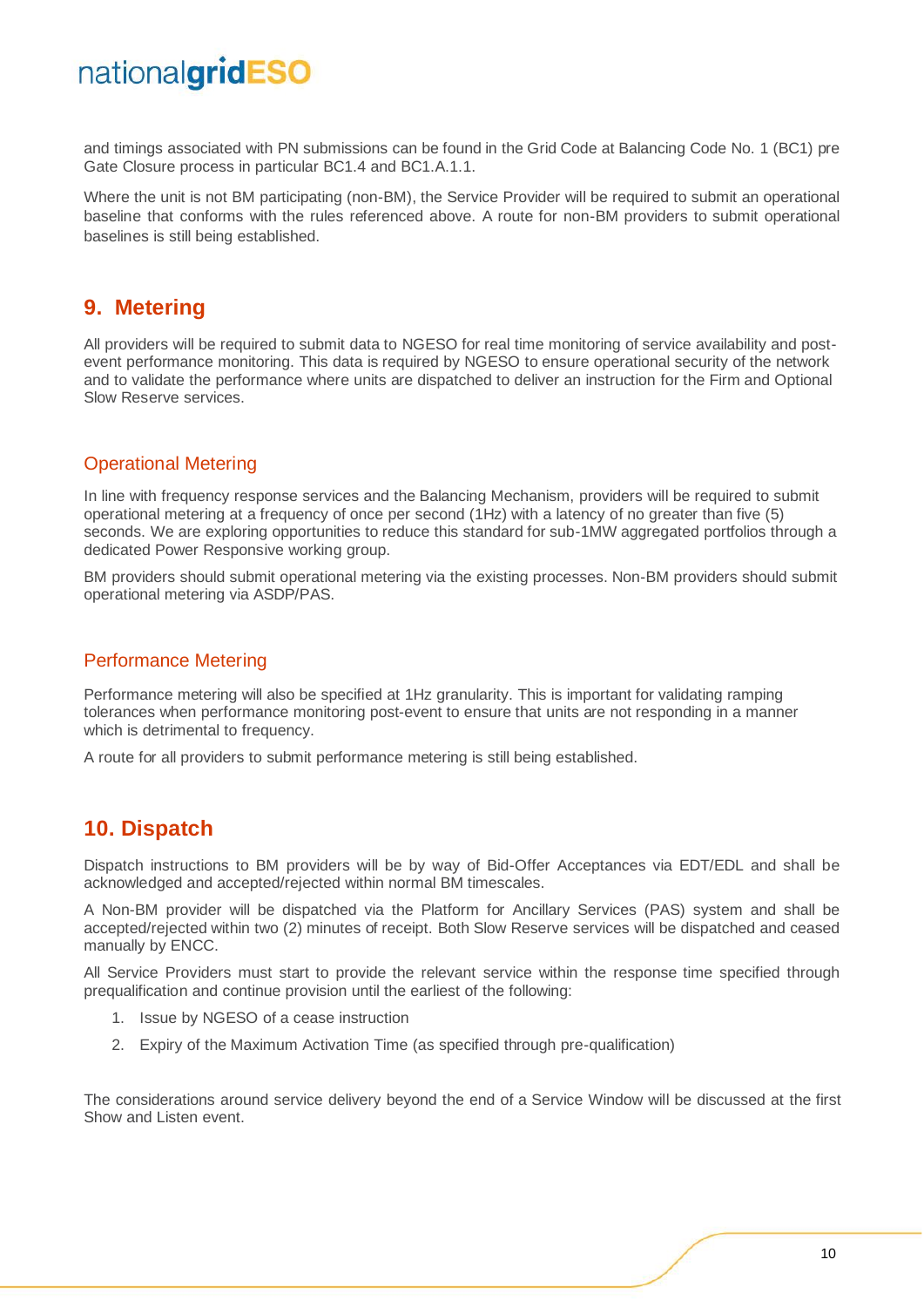### <span id="page-10-0"></span>**11. Ramp Rates**

We are considering the behaviour of participating Reserve assets during the ramping time to ensure that we avoid unwanted impacts on frequency quality. A relevant example is a large wind farm participating in Negative Slow Reserve. As an asynchronous generator, with potentially very fast intertrip capability, we want to prevent two scenarios:

- a) The unit trips off immediately on receipt of a Reserve instruction, potentially damaging frequency quality or impacting Response.
- b) The unit waits until the final moment to trip off to reach contracted capacity, giving little confidence to ENCC that the unit is going to reach full output within the ramping period.

It is proposed that within the ramping-to-instruction time, participating units must deliver Slow Reserve subject to the following restrictions:

- a) For continuous ramping, the unit may not deliver at a rate greater than 100% of contracted capacity per minute (maximum ramp rates).
- b) For instantaneous ramping, the unit may not deliver more than 50% of contracted capacity in any 30 seconds period of ramping.
- c) The unit may not deliver at a rate less than 6.67% of contracted capacity per minute (minimum ramp rate).
- d) The unit may start delivery immediately after accepting a dispatch instruction.

### <span id="page-10-1"></span>**12. Payment**

There are two forms of payment that NGESO will make for the Slow Reserve services.

#### <span id="page-10-2"></span>Availability Payments

Where a Service Provider (BM and non-BM) secures a contract for the Firm Service, NGESO will make an Availability Payment subject to the relevant market clearing price (£/MW/h) for the Service Window covered by the Firm Service contract. Payments for availability are subject to performance monitoring.

#### <span id="page-10-3"></span>Utilisation Payments

For each Slow Reserve instruction, non-BM providers will receive a payment for the energy delivered on a £/MWh basis if instructed to deliver the Firm service in a Service Window. Additionally, where NGESO instructs an Optional Service from a Non-BM Unit which is declared available for the Service Window, then it will pay for the energy delivered on a £/MWh basis. All Utilisation Payments will be calculated using the Utilisation Price on a pay-as-bid basis submitted by the Service Provider for the relevant Service Window. Utilisation payments will include the energy delivered in ramping towards and ramping from the instructed MW level.

For BM providers, energy delivered will be paid for through the Balancing Mechanism.

Availability payments and utilisation payments will be settled by NGESO monthly, subject to deductions for service delivery failures following performance monitoring.

### <span id="page-10-4"></span>ABSVD

NGESO shall apply delivered volumes within Applicable Balancing Services Volume Data (ABSVD) for both BM and non-BM units.